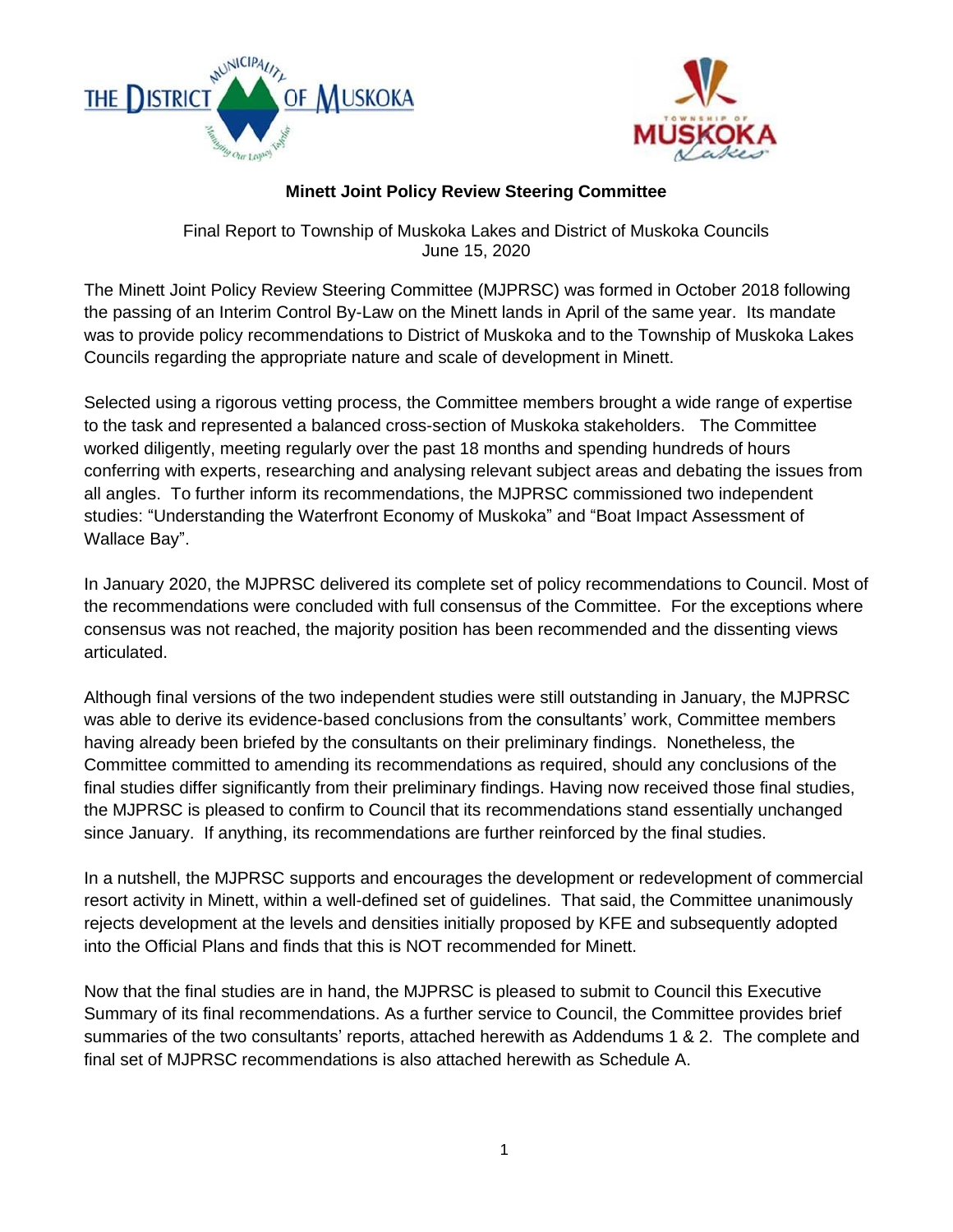



The MJPRSC recognizes that the task of crafting appropriate development policy for Minett remains far from over. Among other things, the Committee believes that a clearer definition of the term "unit" as it relates to size (e.g. as measured in sq.ft. or by bedroom count) will go a long way to ensuring that the desired vision for Minett is mutually understood and shared by all stakeholders.

The MJPRSC trusts that all members of both Councils appreciate how much collective effort has been expended by the volunteers of this Committee since they first met to put their collective shoulder to the wheel in October 2018. These dedicated individuals appreciate the opportunity to have served the citizens and Councils of the Township of Muskoka Lakes and the District of Muskoka.

The Committee now entrusts its carefully considered recommendations to you and wishes you every success in doing the right thing in Minett and for Muskoka.

On behalf of the Committee,

James Lewis Chair, Minett Joint Policy Review Steering Committee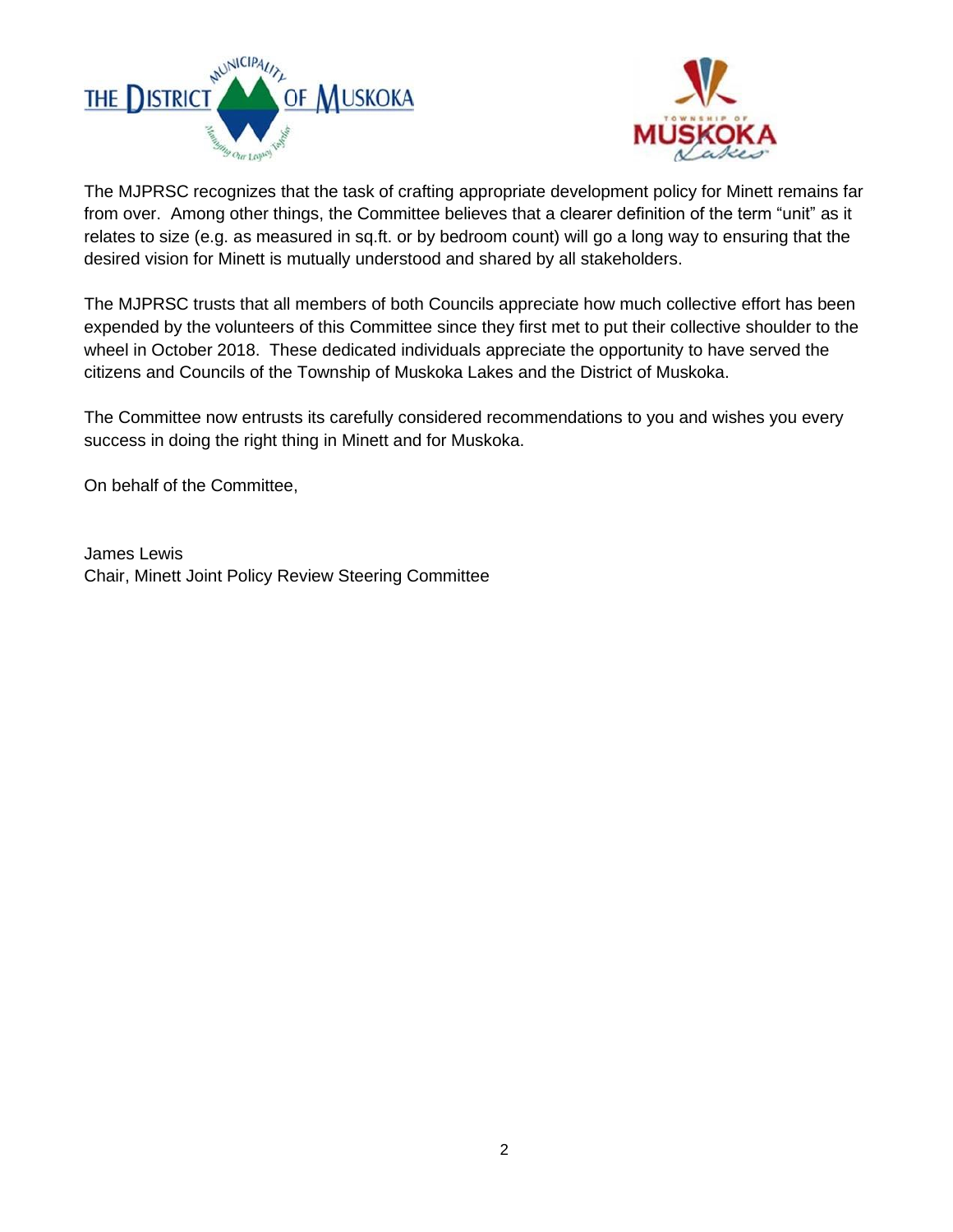



# **Minett Joint Policy Review Steering Committee**

# **EXECUTIVE SUMMARY**

This Executive Summary is intended to highlight the Committee's key findings, the majority of which were arrived at with the full consensus of the Committee. Where full consensus was not reached, the majority recommendation has been recommended and the dissenting views expressed.

As supporting documents to this Executive Summary, a summary of the "Boating Impact Assessment – Wallace Bay" is attached herewith as Addendum 1, and a summary of "Understanding the Waterfront Economy of Muskoka: an Economic Benefits Analysis" is attached herewith as Addendum 2. The complete set of MJPRSC policy recommendations is also attached as Schedule A.

#### **Key Findings:**

# **1. Protect the Environment First, Economic and Social Development Will Follow**

Our pristine waters and natural shoreline vistas are what draw visitors to Muskoka and serve as the primary driver of our tourism and waterfront economy. Therefore, protecting Muskoka's environment and the health of our lakes is paramount. This is the number one issue of concern identified in recent TML Official Plan surveys. Furthermore, climate change will have unpredictable and deleterious effects on our lakes, and we must put in place policies now that will protect our lakes for the future.

Accordingly, the MJPRSC has provided a number of recommendations to ensure that our community's environmental objectives are met. Of note: implementation of a Comprehensive Development Plan (or Master Environment and Servicing Plan); inclusion of enforceable phasing provisions; limits to wholesale clearing and major impacts on the landscape of shorelines and slopes; implementation of nutrient plans and tree-protection plans; establishment of natural buffers, and; reasonable limits to grading and blasting, among other concerns. The MJPRSC recommends that the nature and scale of any proposed development should be in keeping with the existing natural and historical character of Minett.

Taken individually and collectively, our recommendations are based on the principle that development in Minett (and across Muskoka) should be evaluated using a more precautionary approach than has historically been the practice, with a view to ensuring that development is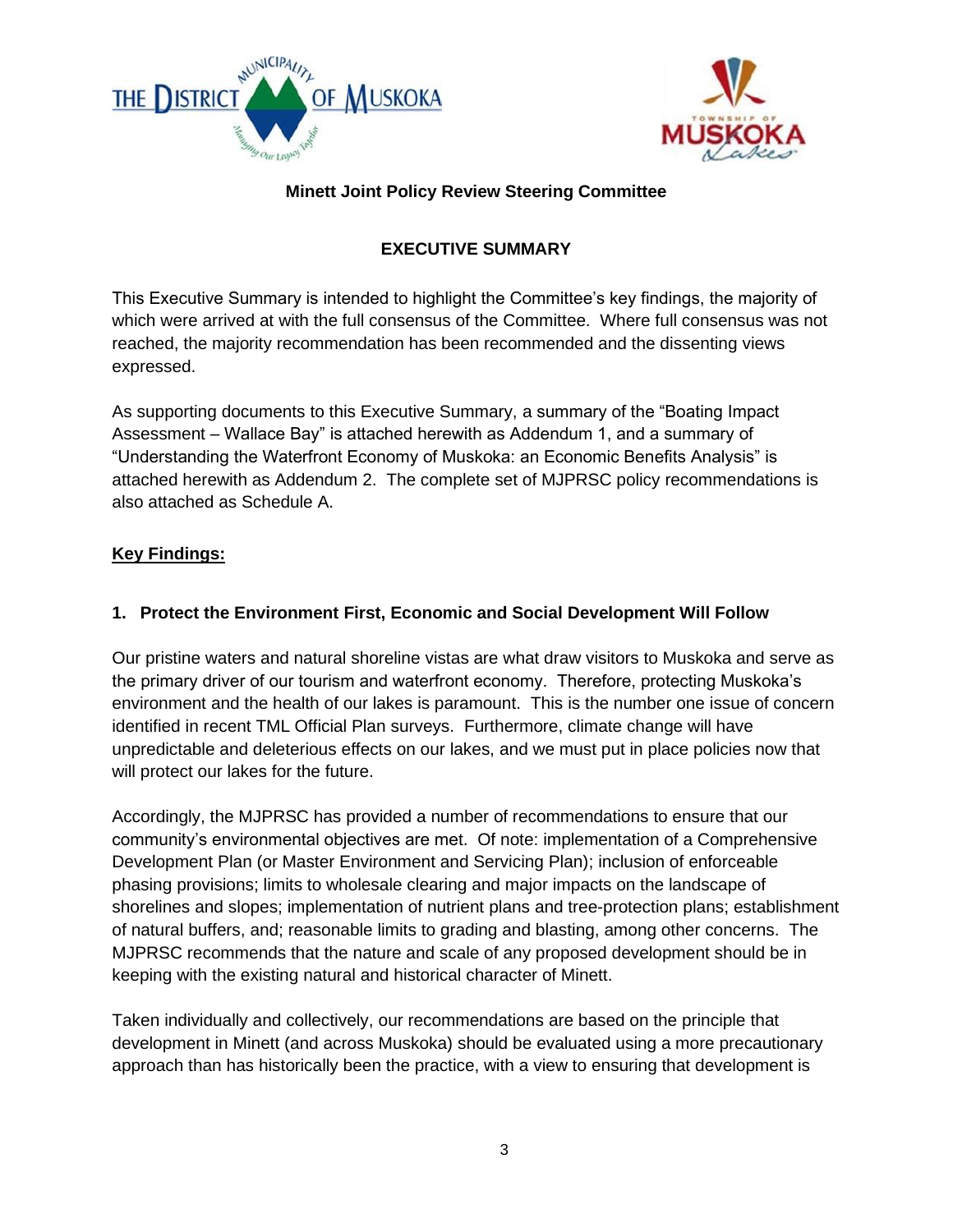



planned and implemented in a manner more sensitive to the natural setting and to mitigating potential environmental impacts.

# 2. **The Designation "Resort Village" is Not Appropriate for Minett**

The term "Resort Village" is defined in the Official Plan as a "…planned community, serviced by piped municipal sewer and water facilities…". Three such Resort Villages currently exist within the District at Taboo, Deerhurst/Hidden Valley and Muskoka Bay.

In its recommendations (page vii), the Waterfront Economy Study's analysis "does not support the case for a new resort village in Muskoka". The study projects that over the next 25 years there will be "a need for some 270 net new four-season resort rooms" across the entire District. This incremental demand can already be met more than 5 times over by capacity which is currently approved on existing resort commercial properties. The consultants further recognise that "the supply of additional resort units beyond 270 net new rooms could create a more challenging business environment for resort incumbents and new players".

On the recommendation of Planning staff, the MJPRSC adopted the term "Special Policy Area" for discussion purposes as a replacement for Resort Village. The Committee does not necessarily advocate adopting "Special Policy Area" as the official designation for Minett, but we are firm in our recommendation that "Resort Village" would be neither appropriate nor accurate as an official designation for Minett. Many locals continue to proudly prefer to refer to Minett as a "Hamlet".

#### **3. Limit Residential Development to Staff Housing and Single-Family Residential**

While the MJPRSC applauds and encourages resort commercial redevelopment, we find that there is no need for hundreds of new homes in Minett, which lacks the schools, hospitals and other services necessary to support a large residential community.

The 2019 Hemson Consulting report projected a need for 22 new seasonal residences and 6 permanent residences per year over the next 30 years within the Township of Muskoka Lakes. There already exists enough vacant and buildable properties/lots, on the waterfront and in currently serviced areas, to satisfy projected demand for seasonal and permanent residences for at least the next 20 years.

Provincial policy requires that residential development be encouraged to take advantage of existing municipal services where possible. District policy requires that multi-residential development be serviced municipally. Considering that nearby Bala and Port Carling both have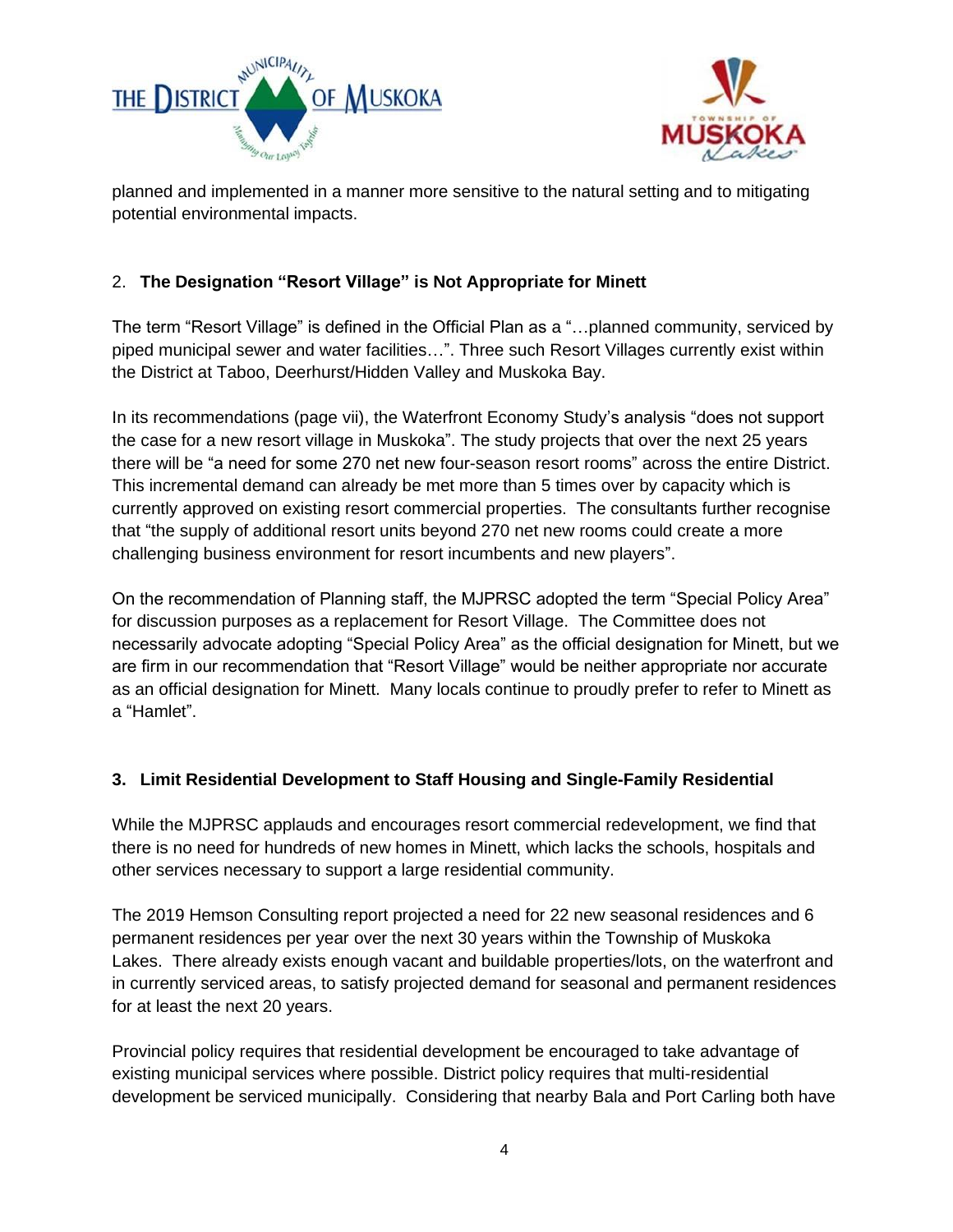



ample expansion capacity on their municipal water and wastewater treatment facilities, the MJPRSC recommends against enabling the creation of a new large residential development in Minett.

# **4. Private Servicing is the Responsible Choice for Minett**

When operated properly, privately owned communal services have been shown to perform as well as municipally operated systems. Private systems that are sized to service the commercial needs of a limited geographical area can be considerably less expensive than municipal services. The cost of providing municipal services is prohibitive and should only be considered where extensive development is planned which would warrant the costs of construction and of ongoing operation.

Since there is very little demand for new residential development and an expectation of modest need for new resort rooms, spending millions of ratepayer dollars on building and/or operating new municipal services in Minett is not necessary. As outlined above, there is more than enough untapped residential capacity located in existing, municipally serviced hubs in the Township. The MJPRSC finds that it would be neither cost-effective nor fiscally responsible to build yet another set of under-utilised municipal services at Minett.

#### **5. Density Distribution Should be Guided by Policy**

The MJPRSC spent considerable time debating density. While a consensus position was not reached, the majority position of the Committee is reflected in the density recommendations outlined in Appendix A within Schedule A.

The density recommendations are based on the principle that resort commercial activity is encouraged and supported in the waterfront zone, while residential development is not. Accordingly, the Committee has recommended allowing higher-than-residential densities in the waterfront zone provided that these units remain resort commercial in usage.

The Committee also notes that visual impact of development as observed from Wallace Bay is highly relevant to the appropriate distribution of density. It is for this reason that the MJPRSC's density recommendations are zone-based, using (for their familiarity and ease of reference) the physical areas as identified in Schedule J1B of the current Official Plan. While the finer details of density distribution may be relegated to the zoning process, the Committee recommends that it is important to continue to identify these general physical areas at the policy level.